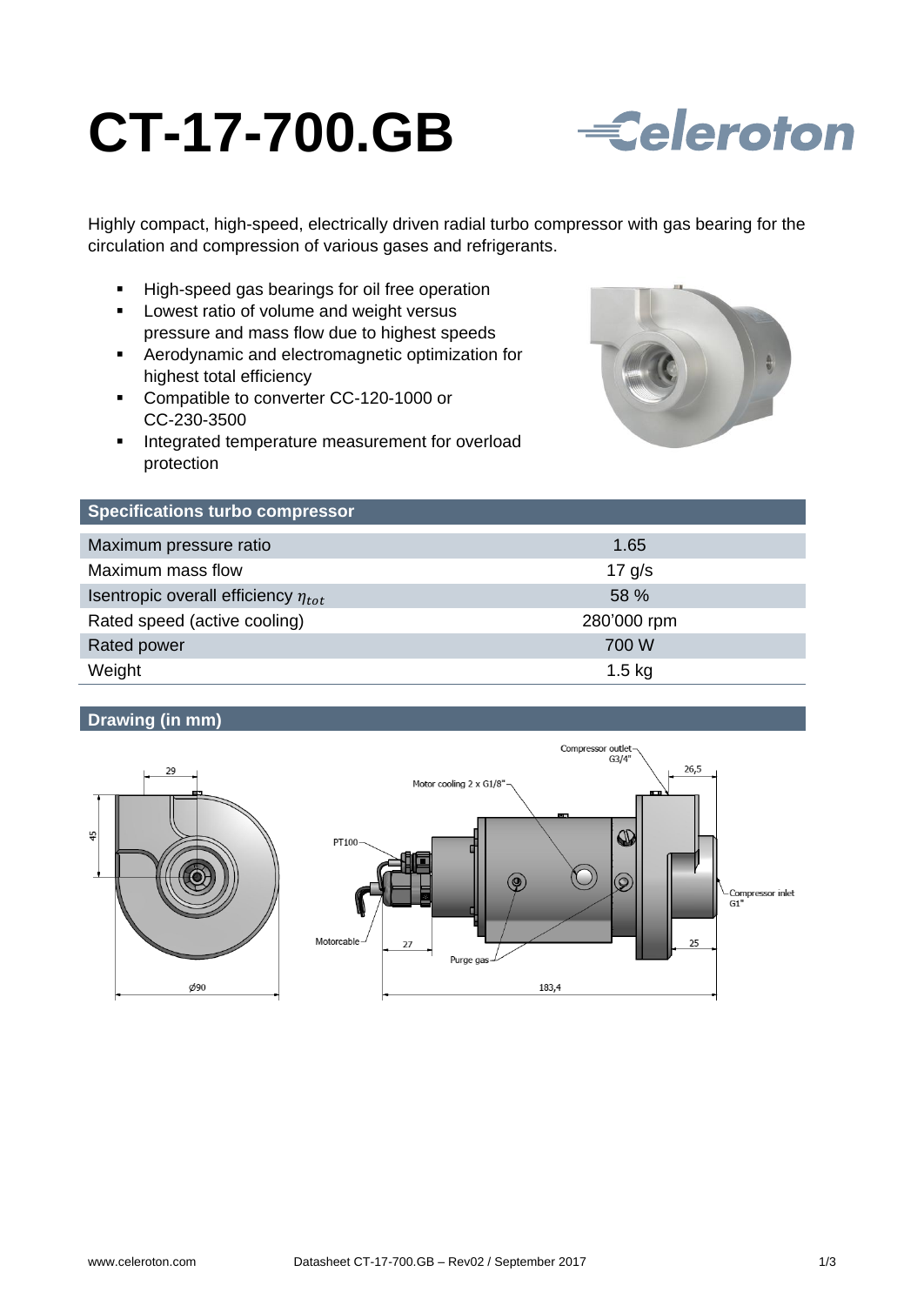## **Compressor maps: overpressure operation**

### Pressure ratio versus mass flow Compressor input power versus mass flow



*i*

The specifications and compressor maps in this datasheet for overpressure operation refer to air (ISO 8778) at the inlet: temperature:  $T = 293.15 K = 20^{\circ}C$ , pressure:  $p_{in} = 1$  bar.

For technical details and further information please refer to the user's manual.

#### **Compressor maps: vacuum operation**